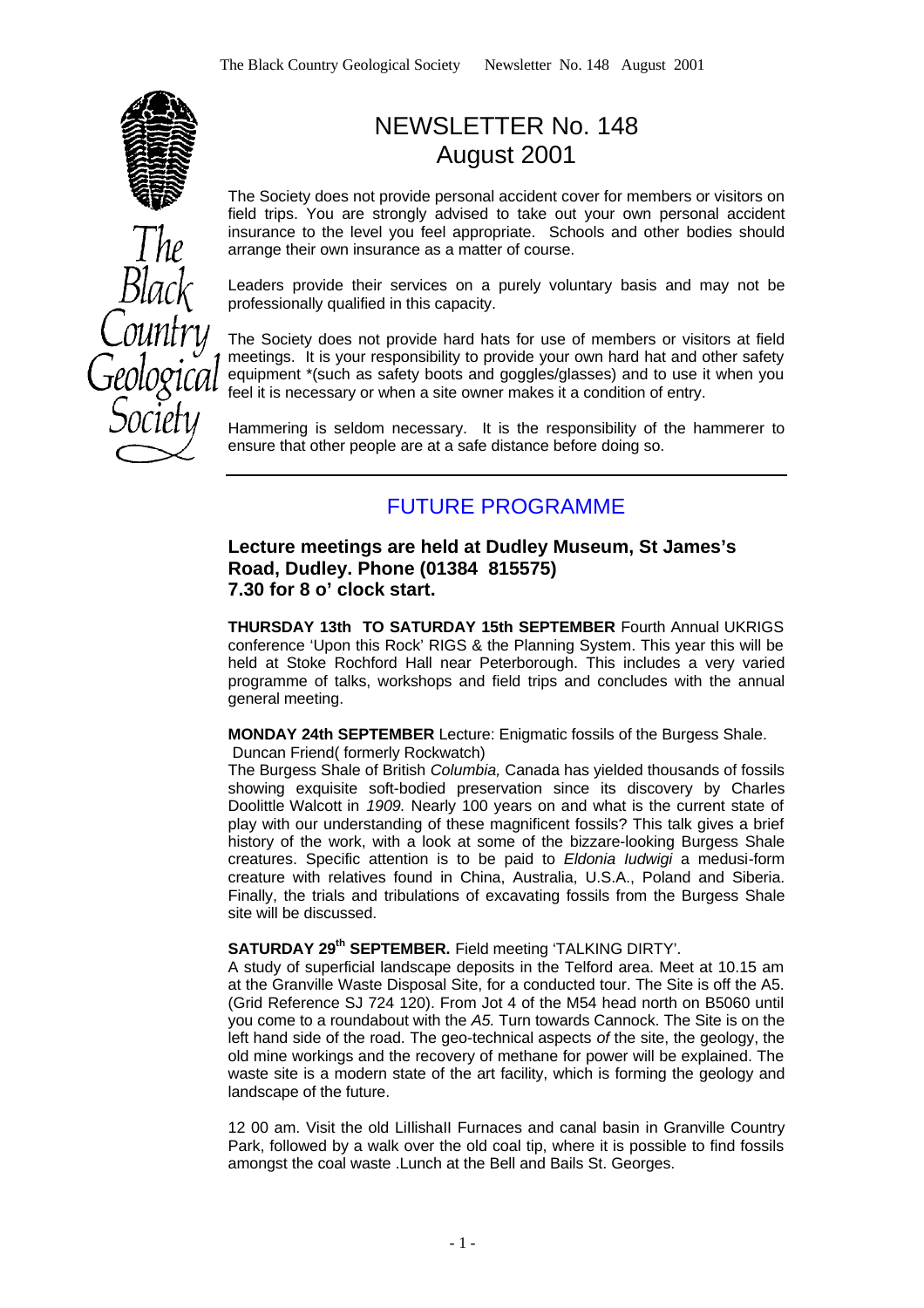14 00 pm. There will be an easy walk up Lillishall Hill, which has glorious views over the landscape of Shropshire. There will be a chance to see the geology exposed in the landscape and view the glacial legacy of The Weald Moors and surrounding superficial till deposits.

**SATURDAY 6 th OCTOBER.** Family Fossil Fun Day at Dudley Museum between lOam and 4pm. This will feature fantastic fossils and a wide range of activities including quizzes, remote control trilobite, fossil cast making and more. Admission is free.

**SATURDAY 13th OCTOBER.** Walsall Local History Fair. Held at Walsall Town Hall, Leicester Street, Walsall from 10.00am until 400pm. Admission free.

Last year's event was highly successful, enjoyable and interesting and the event is recommended for

anyone interested in Walsall or Black Country history and heritage.

**MONDAY 29th OCTOBER.** Lecture: The Disposal of Carbon Dioxide in Spent Oil Wells — an ongoing experiment jointly funded by the USA, Canada and Europe. Dr Christopher Rochelle, British Geological Survey.

**NOVEMBER 2nd to 4th •** Geologists Association Festival of Geology — Earth Science Fair at the University of Liverpool. Some details available from The Secretary at meetings. Further details on the event from Sarah Stafford of the GA on 0207 434 9298

(Email geol.assoc@btinternet)

Briefly:

Sat 3rd— Foresight Centre— group displays, commercial exhibits, rock & fossil fayre, discovery room

Sat 3rd — Dept of Earth Sciences, Livepool University — geology open day where several lectures will be presented by the department.

Sun 4th — Field excursion programme.

**MONDAY 26th NOVEMBER.** Lecture: 'Snippets from a Suture — A Tibetan Geologue'. Gordon Hillier of Shropshire Geological Society. This is a personalised look at the Geol. Soc. trip in July 1999 to see Himalayan Geology, led by Roger Mason. After a brief introduction in travelogue style, the basic concept of Indian Plate movement towards the Asian Plate and the consequent formation of the Himalayan Belt is outlined. Principally the talk describes the 3 terrains visited-- the southern part of the Lhasa Block, the Suture Zone, & the Tethys Himalayas. Tibetan culture & some of the difficulties associated with travelling in Tibet are lightly commented on.

## EDITORIAL

Following on from the last editorial we would like to formally record the thanks of the membership to Kate Ashcroft who has edited the newsletter for the last ten years. We will miss her skills and efficiency. At present there is a team preparing the newsletter — Graham Worton, Alf Cole and Sue Fairclough — who will do their best to keep communication to the members flowing smoothly. Please bear with us while we get used to the job. If you have any material for the newsletter please send it to the Secretary (see address below).

A few points to note. Firstly, we have a change of venue for all indoor meetings. They will be held at Dudley Museum from September onwards. A map is enclosed with this newsletter. Secondly, remember that the Rock and Fossil Fair to be held in Dudley in September has been cancelled but look out for the event in 2002. Thirdly, as a way to keep costs down in printing and mailing the newsletter, we're looking into the practicalities of Emailing the newsletter to those who would like to receive it in this format. Further details in the October newsletter.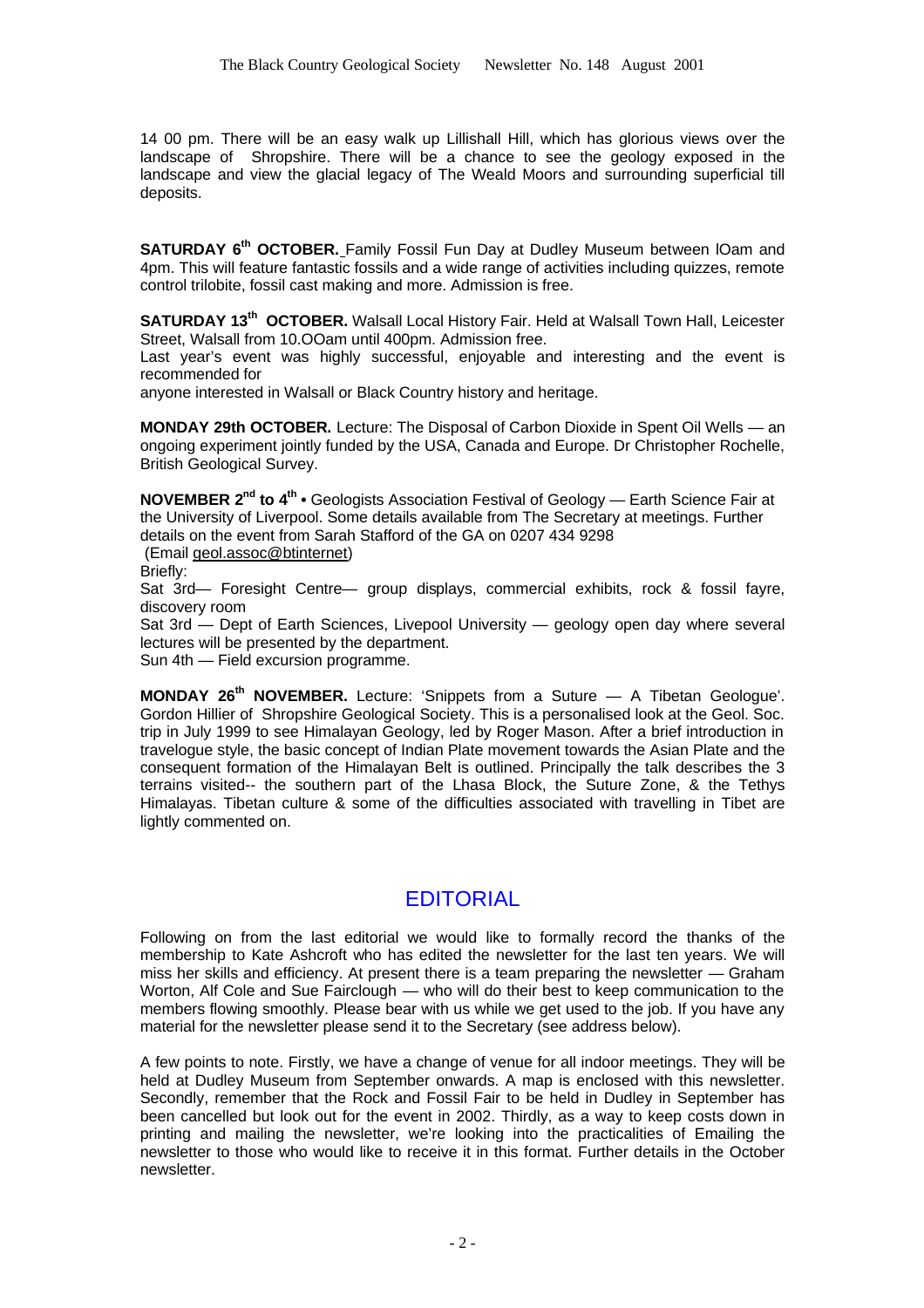# REPORTS

#### **MONDAY MAY 21st 2001** Lecture 'The Geology of Eastern Europe' by Dr Jan Zalaseiwicz, University of Leicester

Jan focussed on the geology of Poland and the Czech Republic. He began at the golden dome of the cathedral in Krakow, Poland with a general introduction describing some of the changes to the city as a result of western influence, since the end of the 'cold war'. In contrast, the countryside hasn't changed much at all. In terms of geography Poland is generally of fairly low relief with rolling hills. The land is mostly covered by a thick layer of glacial deposits (sometimes more than a hundred metres in thickness). This material has been derived predominantly from the erosion of the Scandinavian uplands. There are however a number of places where the solid bedrock does manage to reach the surface, as follows. The main hard rock exposures are in the Carpathian range of mountains, the Holy Cross and Subetan mountains. There is also an obvious geological 'line' running northwest southeast across the country. Here the rocks of Poland meet those of the Russian Platform (where they are 'scrunched up' and heavily deformed).

Next Jan showed us some examples of the Tertiary brown coal mining operations (lignite opencast mining). These coals were being used in combined heat and power schemes, heating communities in the vicinity of the operations. However, the operations were very poorly insulated and only 10% efficient. The large-scale power production has resulted in acid rain and major pollution. This was damaging the ecology of large areas and had even stripped gold from the dome on Krakow cathedral shown at the beginning of the lecture.

The heavy industries of the pre 1940 era were shown next where Jan had been collaborating in a number of geochemical research projects. Dumping of slag and mineral waste around these vast industrial complexes was contaminating the ground and water systems. 2 miles from the industrial complex of Nova Louta water was found to be at body temperature and full of dissolved metal species. The sediments of the stream were ore grade in terms of their heavy metal content.

This water pollution problem has the people very worried and much analytical work is now going on particularly with reference to clay minerals and their potential to 'fix' the metals into the sediment rather than to allow it to dissolve in the water. Jan showed an example of a water well 50km away from the city where people come from the city to get their water as this provides Holocene waters which have not been tainted by the industrial effluents and contamination.

Another problem that Jan related was the increasing use of agricultural chemicals and fertilisers. These are readily soluble and wash easily through the sandy glacial sediments that covers most of Poland causing massive eutrophication and algal blooms in many waterways.

The final part of the talk was given to Jan's research into the unravelling of the crumpled zone rocks in the Subetan mountains. Here there is very little exposure and what can be seen is often very deformed and metamorphosed (grey pintalites with strong tectonic fabrics of foliation and lineation which sometimes intersect). This is part of a Devonian/Carboniferous belt that is incredibly 'mangled' at the Polish border. Consequently there has been much debate about their age and original parental materials. The research identified leisengang structures and possible ripple marks that were possibly pointing towards shallow water sandstones. Using zircon crystals extracted from the se sandstones they were able to identify that they were probably derived from acid and intermediate volcanics. Further researches revealed what they believe to be hummocky cross stratification that could represent stormy conditions in a shallow sea (less than lOOm in depth).

This is pointing towards a palaeogeography that has a shallow sea lapping against land depositing thick volcanic-derived sediments inshore and thinner deposits further out to sea which are getting well sorted due to winnowing by storms. In places there were clearly melanges with large blocks or rafts of rocks that were very different to the matrix in which they